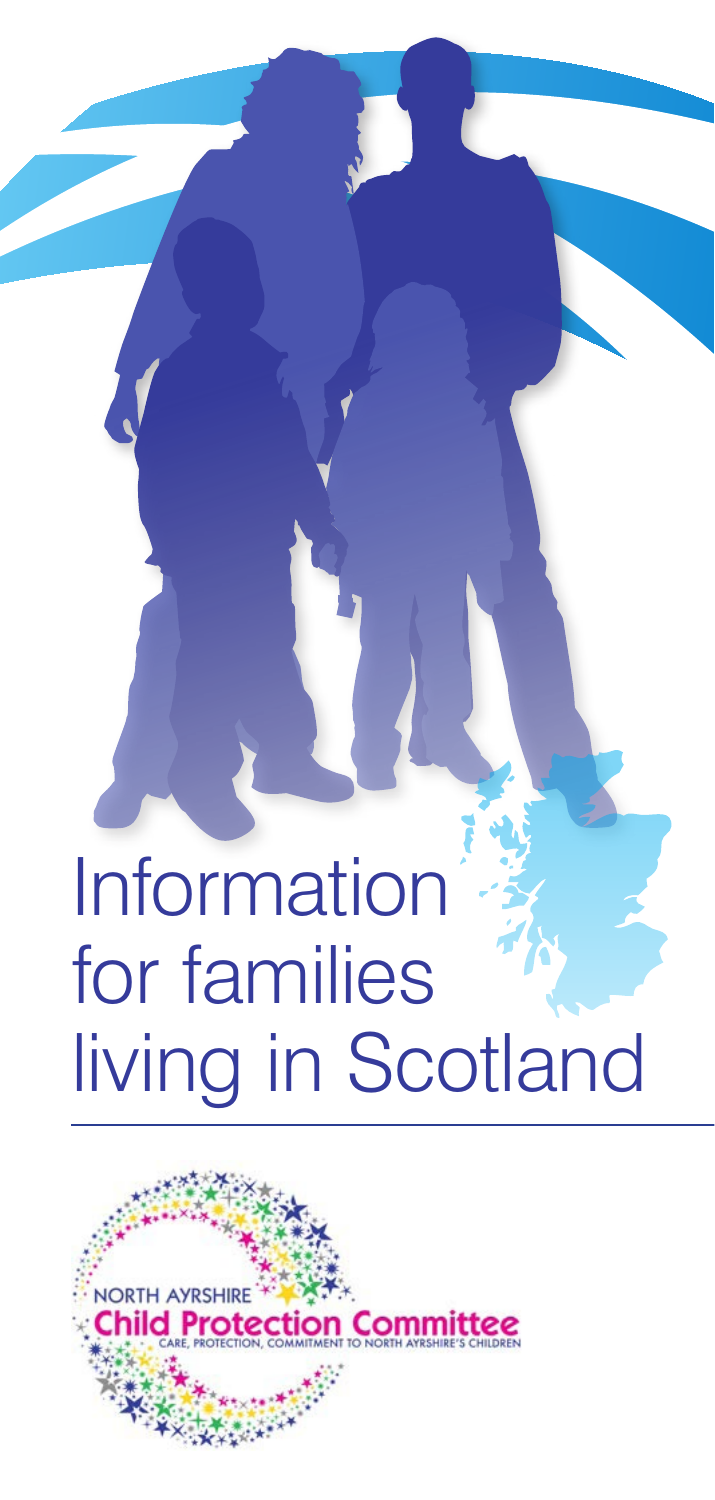

### Taking Care of Children: Information for families living in Scotland

This leaflet tells you about Scotland's laws on protecting and caring for children and young people. It also tells you about what is expected of adults who look after children.

In Scotland, the law says parents must:

- Promote the general welfare, health and full development of their children and
- Protect them from harm

Anyone who cares for a child is also responsible for making sure they are safe and well at all times.

## The Law

In Scotland, generally speaking, a child is someone who is under the age of 16. The law on children and young people in Scotland is based on the principles that:

- The child's welfare comes first
- All children have a right to be protected from all forms of abuse, neglect or exploitation
- Parents should normally be responsible for bringing up their children

There are various laws in Scotland, which are designed to make sure that children and teenagers are properly protected and cared for. The Police are responsible for enforcing these laws, but all agencies and public bodies have responsibilities in making sure that the laws aren't broken. We also recognise that it is everyone's job to make sure that children and young people are safe whether they are parents or members of the public.

# Physical punishment of children

In Scotland the law protects children and young people from any punishment:

- that is too harsh
- that involves too much force
- that harms them

You should not discipline your child in ways that involve hitting them, or beating them. It is against our laws to punish children in a dangerous way such as:

- Shaking
- Hitting on the head
- Using something to "punish" children (such as a shoe, cane, slipper)

Child Protection Services will investigate any signs that a child has been physically abused.

These dangerous forms of physical punishment to children and young people in Scotland are against the law.

## Children left alone

You should never leave young children alone, not even for a short period of time. The Police will investigate (and legal action may be taken if anything goes wrong or) if a child is injured or harmed because they have been left alone.

Always leave your child in the care of an adult you trust

You should always make sure that anyone who looks after your child is responsible and that you trust them.

Never leave your child with a stranger.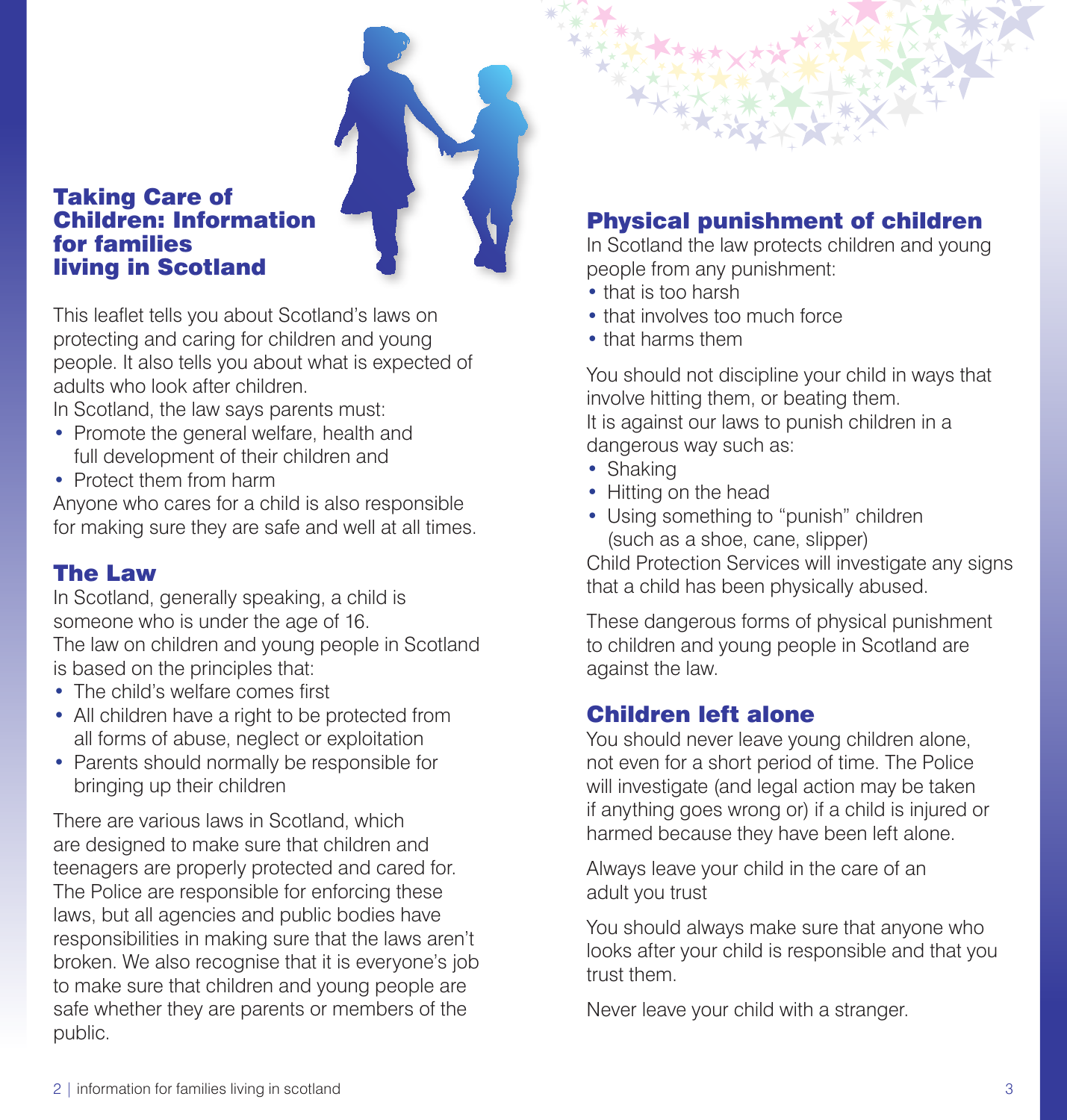#### Children and work

In Scotland, children under the age of 13 are not allowed to work. No child under 16 may be employed before 7am or after 7pm. Children under 16 are not allowed to work more than 2 hours a day on any day,



excluding Saturday, when they are allowed to work up to 5 hours (if under 15) or 8 hours (if 15 or over).

Children cannot work during school hours and can only work 1 hour before school begins. It is prohibited for children to work in any industrial places (including factories and building sites) or in any work that is likely to harm their health, wellbeing or education.

## Children and begging

In Scotland, it is illegal for parents and people who look after children to allow children to beg. It is a crime to make or allow children under the age of 16 to beg. This means that parents are responsible for their children and may be prosecuted should they allow their children to beg. It is likely that if members of the public see children begging, they will tell the Police.

## Female Genital Mutilation (FGM)

It is a crime in Scotland:

- to do this operation
- to do this operation in a different country
- to arrange for this operation to be done in a different country even if it is legal there.

Female Genital Mutilation is extremely harmful. It can cause long-term mental and physical suffering. It violates the most basic of human rights and is illegal in Scotland.

#### Forced Marriages

Forced marriage is illegal in Scotland and is considered to be an abuse of human rights. The Police will investigate if a crime has been reported where a child or young person has been forced to marry against their wishes.

Children who are forced into marriage or subjected to emotional, physical or sexual abuse as a result, are protected by law and abuse will be investigated by Child Protection Services.

## Sexual activity and young people

It is an offence in Scotland for adults to have sexual relationships with children under the age of 16.

Young people have a natural interest in sex and sexual relationships. They have a right to receive Health Education, support and protection. This is recognised by the Education and Health Services in Scotland.

However, adults have a responsibility to identify when any relationships with young people may be abusive or exploitative. Adults should respond and offer support if they think this is happening. In such cases adults must always think about reporting the matter to the authorities so that the young person concerned can be properly protected.

It is important to know that adults may "groom" or prepare children and young people with the aim of harming them. "Grooming" is where adults may contact and make friends with a child or young person so that they can sexually abuse them. If you believe that your child or another child is being contacted in this way, get advice and support and always report this to the Police.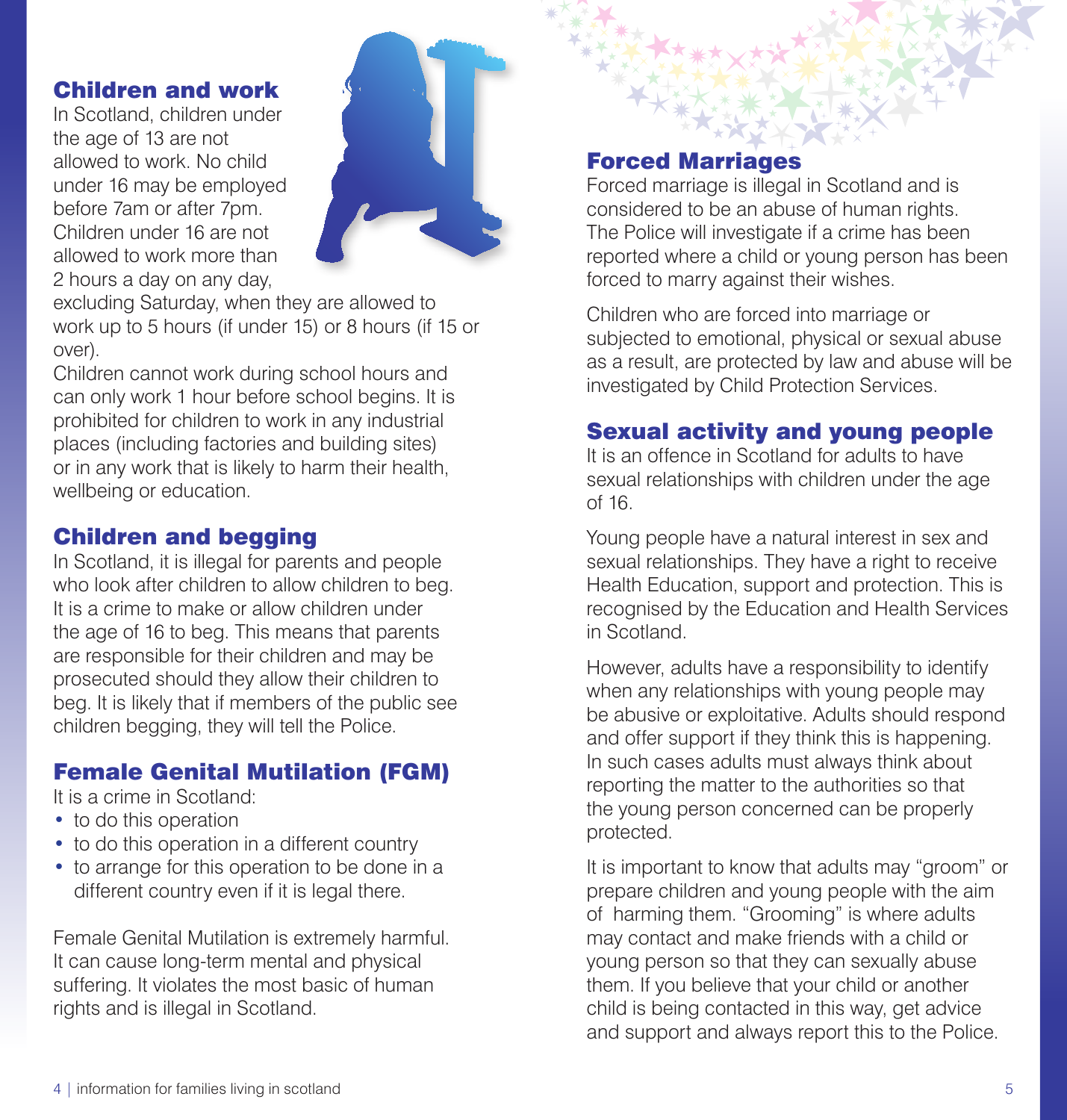### Your responsibility

If you are a parent or caregiver, you are responsible for the safety and wellbeing of your children.

Normally, parents meet their responsibilities with no need for state agencies to get involved. It is important in Scotland that the conduct of family life is usually left to parents and family members. However, it is equally important



that protecting children and young people and keeping them well is a priority for everyone.

If you need any assistance about any of these issues, there are a number of agencies which can help.

# Useful telephone numbers

**Emergency**  (Police, Fire Brigade, Ambulance, Coastguard) 999

**Child Protection** National Helpline - 0800 022 3222

**Domestic Abuse**  National Helpline - 0800 027 1234

**Victim Support**  National Helpline - 0845 603 2000

**Health Services** NHS 24 (open 24 hours) - 08454 242424

**Commission for Racial Equality** National Helpline - 0131 524 2000

**Parent line** National Helpline - 0808 800 2222

**Child line** National Helpline 0800 1111

6 | information for families living in scotland 7

# Useful publications

**Children, Physical Punishment and the Law:**  A Guide for Parents in Scotland 2003, Scottish Executive ISBN 0 7559 0898 8

**Protecting Children and Young People: What you can do to help if you are worried about a child or young person** 2004, Scottish Executive

If you are concerned about the safety or well-being of a child or young person, please contact:

# Social Services

**Irvine** 01294 324800

**Kilbirnie** 01505 684551

**Saltcoats** 01294 605261

**Arran** 01770 600742

**Out of Hours Social Services** (evenings, weekends, national holidays) 0800 811 505

**Police – Ayrshire Public Protection Unit** 01563 505092 or 01294 404400 (out of office hours)

**Scottish Children's Reporter Administration** 01294 278151

**If you have any enquiries about schools in North Ayrshire,** please phone 01294 324400

**If you have any enquiries about homelessness please contact:** 01294 314700 or 0800 0196500 (evenings, weekends, national holidays)

**Childcare & Recreation Service** 0845 351 3000

**www.childprotectionnorthayrshire.gov.uk**

Staff answering the above telephone numbers may only speak English.